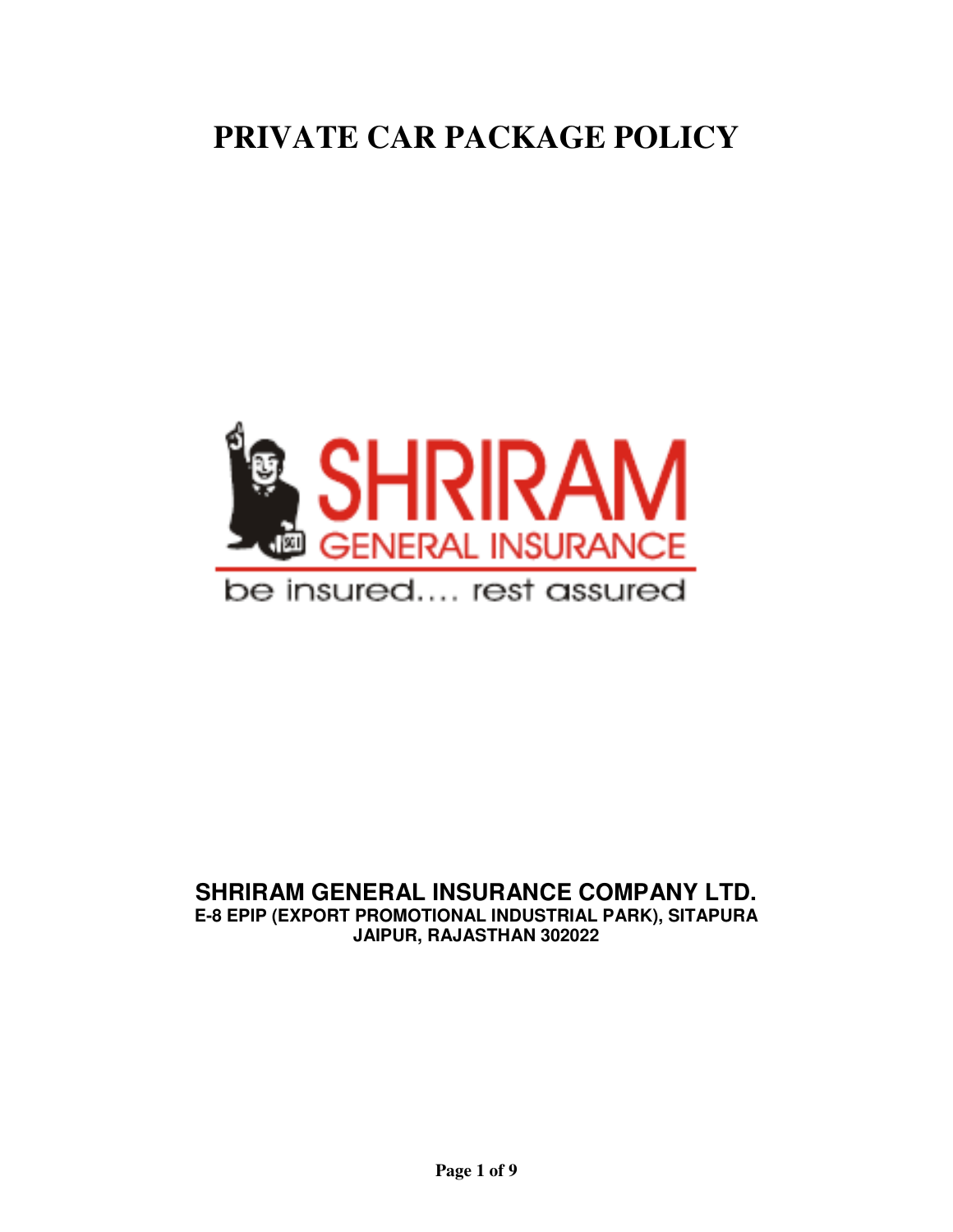# **PRIVATE CAR PACKAGE POLICY**

Whereas the insured by a proposal and declaration dated as stated in the Schedule which shall be the basis of this contract and is deemed to be incorporated herein has applied to Shriram General Insurance Company Limited (hereinafter referred to as "Company") for the insurance hereinafter contained and has paid the premium mentioned in the schedule as consideration for such insurance in respect of accidental loss or damage occurring during the period of insurance.

NOW THIS POLICY WITNESSETH: That subject to the Terms Exceptions and Conditions contained herein or endorsed or expressed hereon;

# **SECTION I. LOSS OF OR DAMAGE TO THE VEHICLE INSURED**

The Company will indemnify the insured against loss or damage to the vehicle insured hereunder and / or its accessories whilst thereon

- i. by fire explosion self ignition or lightning ;
- ii. by burglary housebreaking or theft ;
- iii. by riot and strike;
- iv. by earthquake (fire and shock damage);
- v. by flood typhoon hurricane storm tempest inundation cyclone hailstorm frost;
- vi. by accidental external means;
- vii. by malicious act;
- viii. by terrorist activity;
- ix. whilst in transit by road rail inland-waterway lift elevator or air;
- x. by landslide rockslide.

Subject to a deduction for depreciation at the rates mentioned below in respect of parts replaced :

| 1. For all rubber / nylon / plastic parts, tyres and tubes, batteries and air bags - | 50%     |
|--------------------------------------------------------------------------------------|---------|
| 2. For fibre glass components                                                        | $-30\%$ |
| 3. For all parts made of glass                                                       | - Nil   |

 4. Rate of depreciation for all other parts **including wooden parts** will be as per the following schedule.

#### **AGE OF VEHICLE % OF DEPRECIATION**

| Exceeding 2 years but not exceeding 3 years15% |  |
|------------------------------------------------|--|
|                                                |  |
| Exceeding 4 years but not exceeding 5 years35% |  |
| Exceeding 5 year but not exceeding 10 years40% |  |
|                                                |  |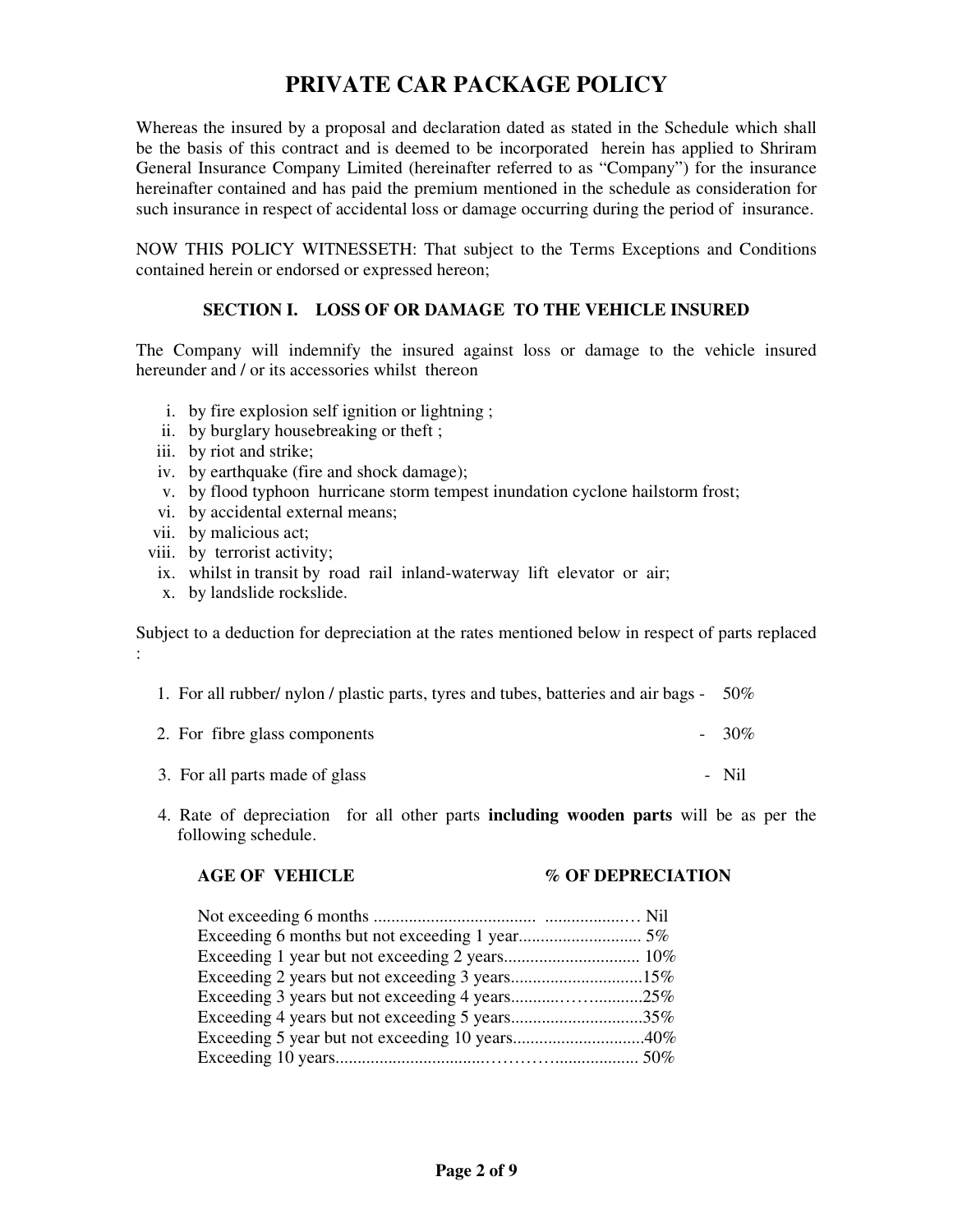The Company shall not be liable to make any payment in respect of:-

(a) Consequential loss, depreciation, wear and tear, mechanical or electrical breakdown, failures or breakages;

(a) Damage to tyres and tubes unless the vehicle is damaged at the same time in which case the liability of the company shall be limited to 50% of the cost of replacement.

#### and

(c) Any accidental loss or damage suffered whilst the insured or any person driving the vehicle with the knowledge and consent of the insured is under the influence of intoxicating liquor or drugs.

In the event of the vehicle being disabled by reason of loss or damage covered under this Policy the Company will bear the reasonable cost of protection and removal to the nearest repairer and redelivery to the insured but not exceeding in all Rs. 1500/- in respect of any one accident.

The insured may authorise the repair of the vehicle necessitated by damage for which the Company may be liable under this Policy provided that :

a) The estimated cost of such repair including replacements, if any, does not exceed Rs.500/-;

b) The Company is furnished forthwith with a detailed estimate of the cost of repairs; and

c) The insured shall give the Company every assistance to see that such repair is necessary and the charges are reasonable.

# **SUM INSURED – INSURED'S DECLARED VALUE (IDV)**

The **Insured's Declared Value (IDV)** of the vehicle will be deemed to be the 'SUM INSURED' for the purpose of this policy which is fixed at the commencement of each policy period for the insured vehicle.

The IDV of the vehicle (and accessories if any fitted to the vehicle) is to be fixed on the basis of the manufacturer's listed selling price of the brand and model as the vehicle insured at the commencement of insurance/renewal and adjusted for depreciation (as per schedule below).

The schedule of age-wise depreciation as shown below is applicable for the purpose of Total Loss/Constructive Total Loss (**TL/CTL**) claims only.

# **THE SCHEDULE OF DEPRECIATION FOR FIXING IDV OF THE VEHICLE**

| <b>AGE OF THE VEHICLE</b> | % OF DEPRECIATION FOR |
|---------------------------|-----------------------|
|                           | <b>FIXING IDV</b>     |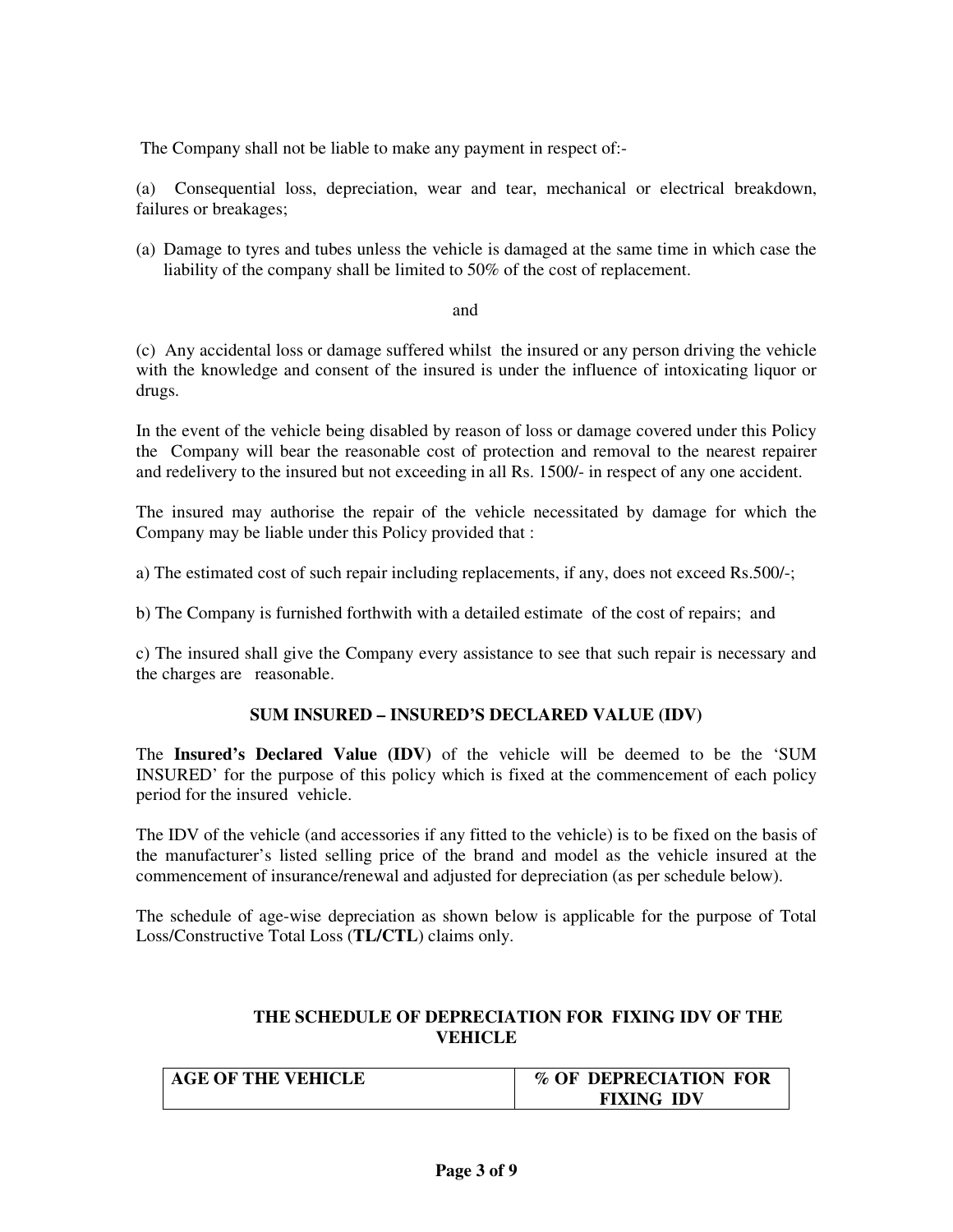| Not exceeding 6 months                     | $5\%$  |
|--------------------------------------------|--------|
| Exceeding 6 months but not exceeding 1     | $15\%$ |
| year                                       |        |
| Exceeding 1 year but not exceeding 2 years | $20\%$ |
| Exceeding 2 years but not exceeding 3      | $30\%$ |
| vears                                      |        |
| Exceeding 3 years but not exceeding 4      | $40\%$ |
| years                                      |        |
| Exceeding 4 years but not exceeding 5      | 50%    |
| years                                      |        |

IDV of vehicles beyond 5 years of age and of obsolete models of the vehicles (i.e. models which the manufacturers have discontinued to manufacture) is to be determined on the basis of an understanding between the insurer and the insured.

 IDV shall be treated as the 'Market Value' throughout the policy period without any further depreciation for the purpose of Total Loss (**TL**) / Constructive Total Loss (**CTL**) claims.

The insured vehicle shall be treated as a CTL if the aggregate cost of retrieval and / or repair of the vehicle, subject to terms and conditions of the policy, exceeds 75% of the IDV of the vehicle.

# **SECTION II - LIABILITY TO THIRD PARTIES**

1. Subject to the limits of liability as laid down in the Schedule hereto the Company will indemnify the insured in the event of an accident caused by or arising out of the use of the vehicle against all sums which the insured shall become legally liable to pay in respect of :-

(i) Death of or bodily injury to any person including occupants carried in the vehicle (provided such occupants are not carried for hire or reward) but except so far as it is necessary to meet the requirements of Motor Vehicles Act, the Company shall not be liable where such death or injury arises out of and in the course of the employment of such person by the insured.

(ii) Damage to property other than property belonging to the insured or held in trust or in the custody or control of the insured*.* 

2. The Company will pay all costs and expenses incurred with its written consent.

3. In terms of and subject to the limitations of the indemnity granted by this section to the insured, the Company will indemnify any driver who is driving the vehicle on the insured's order or with insured's permission provided that such driver shall as though he/she was the insured observe fulfill and be subject to the terms exceptions and conditions of this Policy in so far as they apply.

4. In the event of the death of any person entitled to indemnity under this policy the Company will in respect of the liability incurred by such person indemnify his/her personal representative in terms of and subject to the limitations of this Policy provided that such personal representative shall as though such representative was the insured observe fulfill and be subject to the terms exceptions and conditions of this Policy in so far as they apply.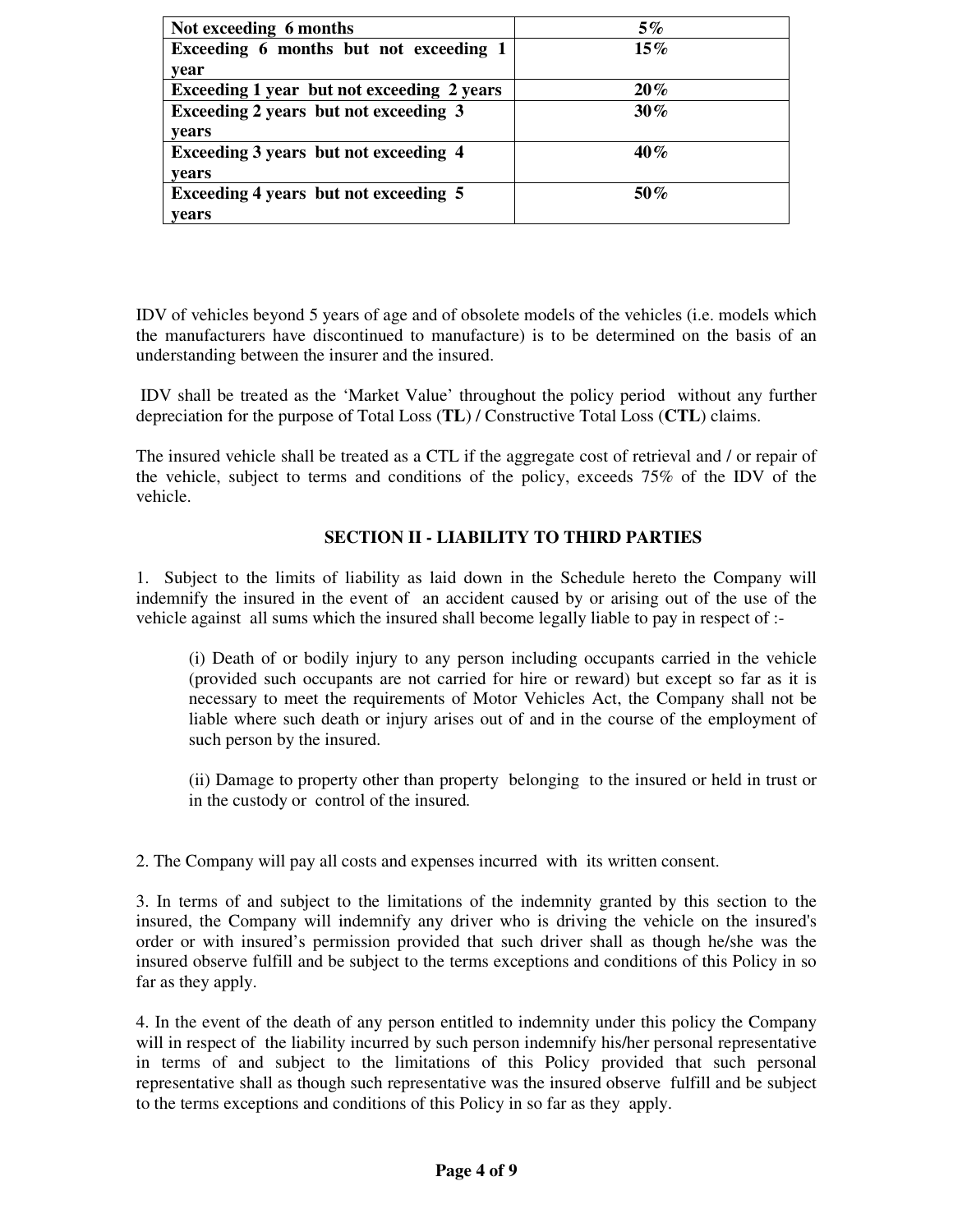- 5. The Company may at its own option
	- (A)Arrange for representation at any Inquest or Fatal Inquiry in respect of any death which may be the subject of indemnity under this Policy and
	- (B) Undertake the defence of proceedings in any Court of Law in respect of any act or alleged offence causing or relating to any event which may be the subject of indemnity under this Policy.

#### **AVOIDANCE OF CERTAIN TERMS AND RIGHT OF RECOVERY**

Nothing in this Policy or any endorsement hereon shall affect the right of any person indemnified by this Policy or any other person to recover an amount under or by virtue of the provisions of the Motor Vehicles Act.

But the insured shall repay to the Company all sums paid by the Company which the Company would not have been liable to pay but for the said provisions.

#### **APPLICATION OF LIMITS OF INDEMNITY**

In the event of any accident involving indemnity to more than one person any limitation by the terms of this Policy and/or of any Endorsement thereon of the amount of any indemnity shall apply to the aggregate amount of indemnity to all persons indemnified and such indemnity shall apply in priority to the insured.

#### **SECTION III – PERSONAL ACCIDENT COVER FOR OWNER-DRIVER**

The Company undertakes to pay compensation as per the following scale for bodily injury/ death sustained by the owner-driver of the vehicle, in direct connection with the vehicle insured or whilst driving or mounting into/dismounting from the vehicle insured or whilst traveling in it as a co-driver, caused by violent accidental external and visible means which independent of any other cause shall within six calendar months of such injury result in:

| Nature of injury                               | <b>Scale of compensation</b> |
|------------------------------------------------|------------------------------|
| (i) Death                                      | 100%                         |
| (ii) Loss of two limbs or sight of two eyes or | $100\%$                      |
| one limb and sight of one eye.                 |                              |
| (iii) Loss of one limb or sight of one eye     | 50%                          |
| (iv) Permanent total disablement from          | $100\%$                      |
| injuries other than named above.               |                              |

Provided always that

- A ) Compensation shall be payable under only one of the items (i) to (iv) above in respect of the owner-driver arising out of any one occurrence and the total liability of the insurer shall not in the aggregate exceed the sum of Rs. 2 lakhs during any one period of insurance.
- B) No compensation shall be payable in respect of death or bodily injury directly or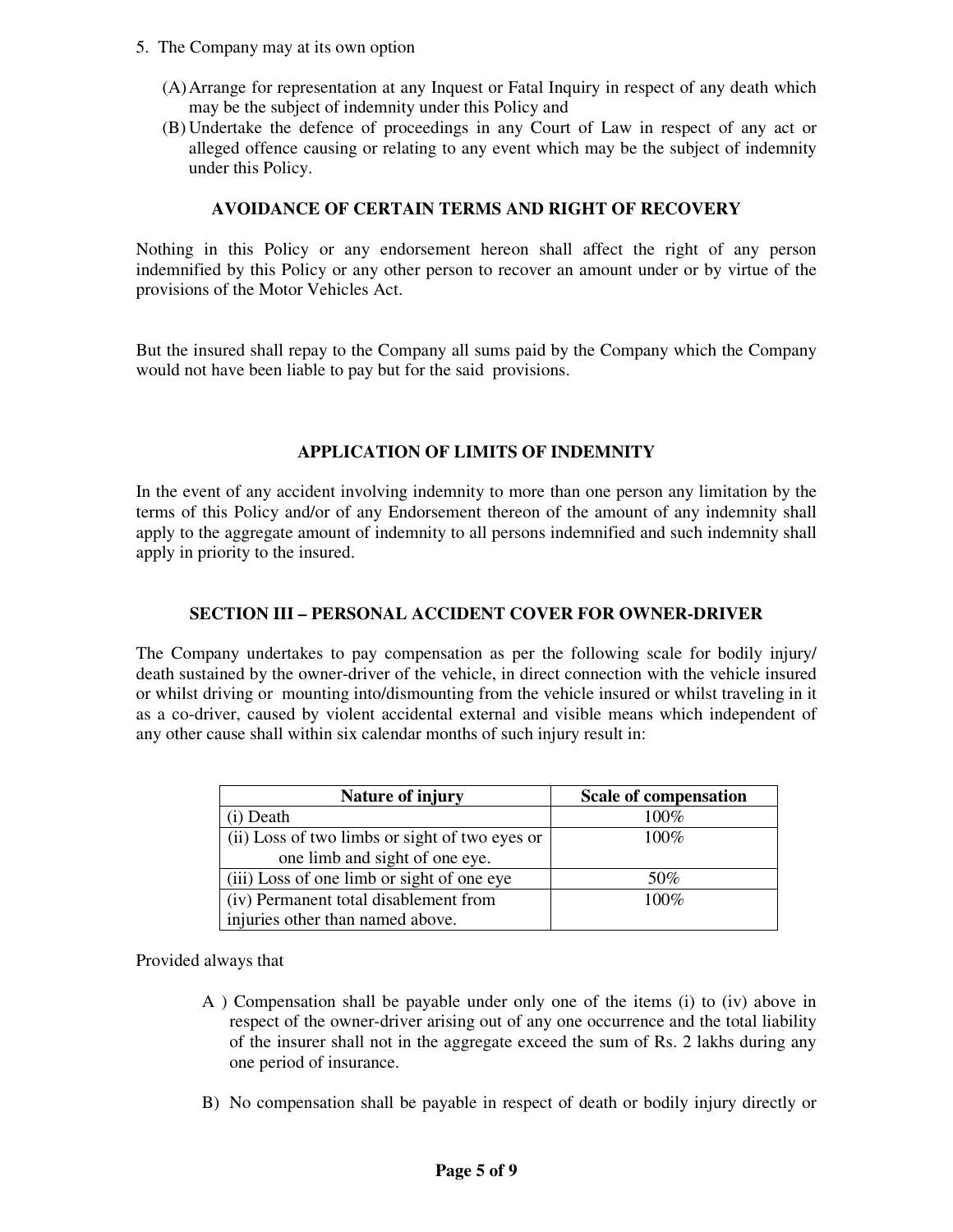indirectly wholly or in part arising or resulting from or traceable to (1) intentional self injury suicide or attempted suicide physical defect or infirmity or (2) an accident happening whilst such person is under the influence of intoxicating liquor or drugs.

C) Such compensation shall be payable directly to the insured or to his/her legal representatives whose receipt shall be the full discharge in respect of the injury to the insured.

#### *i. This cover is subject to*

- (a) The owner-driver is the registered owner of the vehicle insured herein;
- (b) The owner-driver is the insured named in this policy.
- (c) The owner-driver holds an effective driving license, in accordance with the provisions of Rule 3 of the Central Motor Vehicles Rules, 1989, at the time of the accident.

# **GENERAL EXCEPTIONS**

( Applicable to all Sections of the Policy)

The Company shall not be liable under this Policy in respect of

1. Any accidental loss or damage and/or liability caused sustained or incurred outside the geographical area;

2. Any claim arising out of any contractual liability;

3. Any accidental loss damage and/or liability caused sustained or incurred whilst the vehicle insured herein is

(a) Being used otherwise than in accordance with the 'Limitations as to Use'

(b) Being driven by or is for the purpose of being driven by him/her in the charge of any person other than a Driver as stated in the Driver's Clause.

or

4. (i) Any accidental loss or damage to any property whatsoever or any loss or expense whatsoever resulting or arising there from or any consequential loss

(ii) Any liability of whatsoever nature directly or indirectly caused by or contributed to by or arising from ionising radiations or contamination by radioactivity from any nuclear fuel or from any nuclear waste from the combustion of nuclear fuel. For the purpose of this exception combustion shall include any self-sustaining process of nuclear fission.

5. Any accidental loss or damage or liability directly or indirectly caused by or contributed to by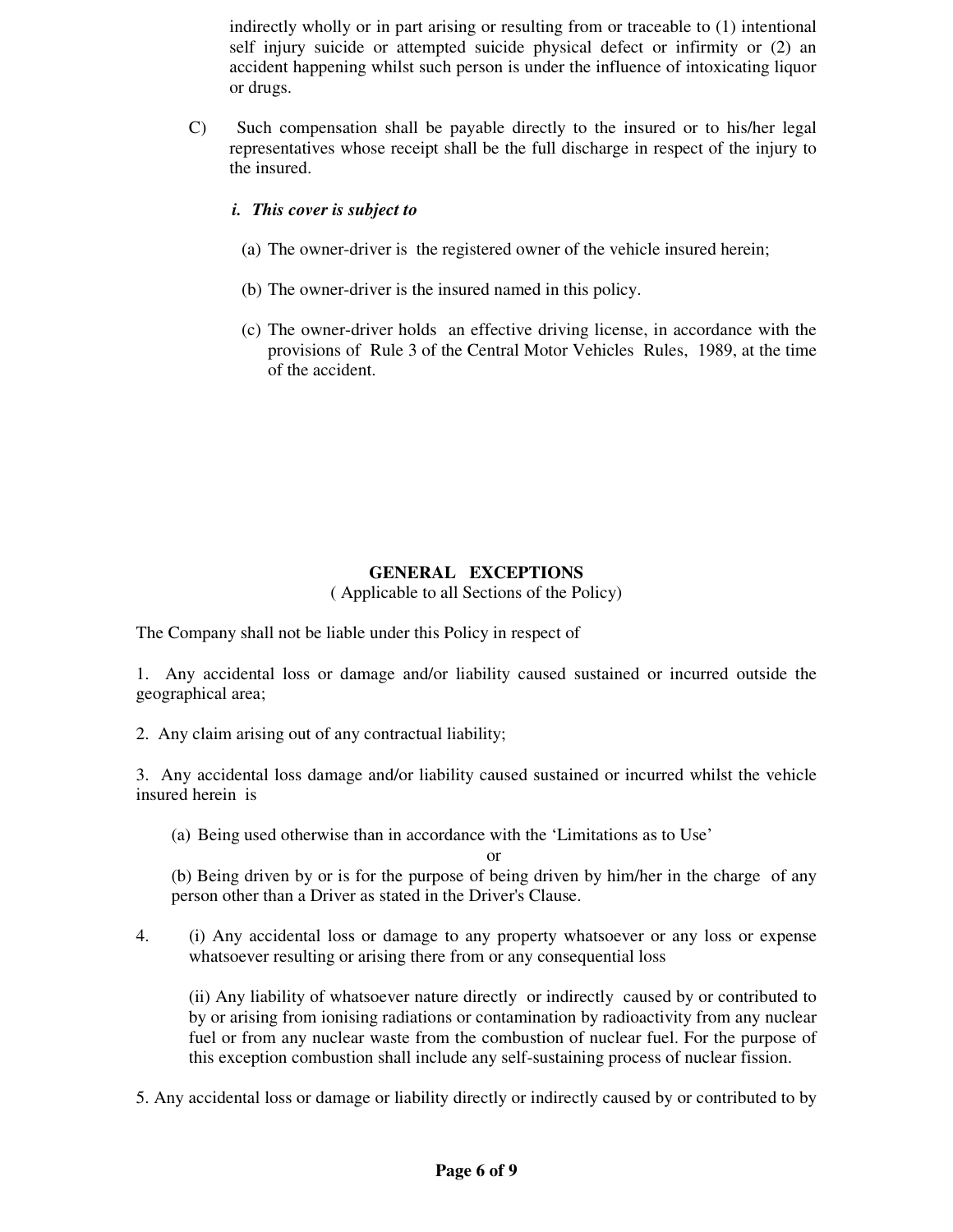or arising from nuclear weapons material.

6. Any accidental loss damage and/or liability directly or indirectly or proximately or remotely occasioned by contributed to by or traceable to or arising out of or in connection with war, invasion, the act of foreign enemies, hostilities or warlike operations (whether before or after declaration of war) civil war, mutiny rebellion, military or usurped power or by any direct or indirect consequence of any of the said occurrences and in the event of any claim hereunder the insured shall prove that the accidental loss damage and/or liability arose independently of and was in no way connected with or occasioned by or contributed to by or traceable to any of the said occurrences or any consequences thereof and in default of such proof, the Company shall not be liable to make any payment in respect of such a claim.

#### **DEDUCTIBLE**

The Company shall not be liable for each and every claim under Section - I (loss of or damage to the vehicle insured) of this Policy in respect of the deductible stated in the schedule.

#### **CONDITIONS**

This Policy and the Schedule shall be read together and any word or expression to which a specific meaning has been attached in any part of this Policy or of the Schedule shall bear the same meaning wherever it may appear.

1. Notice shall be given in writing to the Company immediately upon the occurrence of any accidental loss or damage in the event of any claim and thereafter the insured shall give all such information and assistance as the Company shall require. Every letter claim writ summons and/or process or copy thereof shall be forwarded to the Company immediately on receipt by the insured. Notice shall also be given in writing to the Company immediately the insured shall have knowledge of any impending prosecution, inquest or fatal inquiry in respect of any occurrence which may give rise

to a claim under this Policy. In case of theft or criminal act which may be the subject of a claim under this Policy the insured shall give immediate notice to the police and co-operate with the Company in securing the conviction of the offender.

2. No admission offer promise payment or indemnity shall be made or given by or on behalf of the insured without the written consent of the Company which shall be entitled if it so desires to take over and conduct in the name of the insured the defence or settlement of any claim or to prosecute in the name of the insured for its own benefit any claim for indemnity or otherwise and shall have full discretion in the conduct of any proceedings or in the settlement of any claim and the insured shall give all such information and assistance as the Company may require.

3. The Company may at its own option repair reinstate or replace the vehicle or part thereof and/or its accessories or may pay in cash the amount of the loss or damage and the liability of the Company shall not exceed:

(a) For total loss / constructive total loss of the vehicle - the Insured's Declared Value (IDV) of the vehicle (including accessories thereon) as specified in the Schedule less the value of the wreck.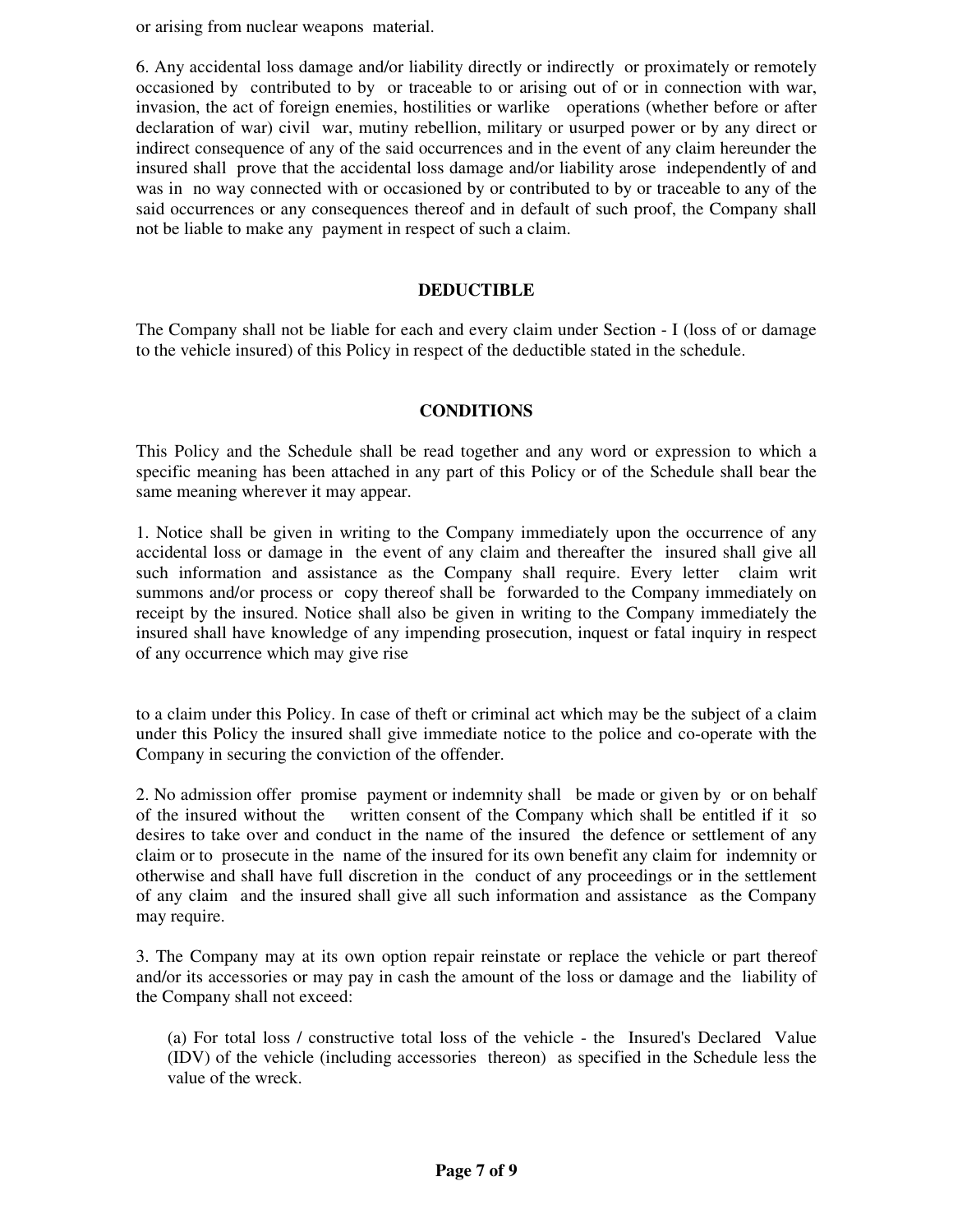(b) For partial losses, i.e. losses other than Total Loss/Constructive Total Loss of the vehicle - actual and reasonable costs of repair and/or replacement of parts lost/damaged subject to depreciation as per limits specified.

- 4. The insured shall take all reasonable steps to safeguard the vehicle from loss or damage and to maintain it in efficient condition and the Company shall have at all times free and full access to examine the vehicle or any part thereof or any driver or employee of the insured. In the event of any accident or breakdown, the vehicle shall not be left unattended without proper precautions being taken to prevent further damage or loss and if the vehicle be driven before the necessary repairs are effected any extension of the damage or any further damage to the vehicle shall be entirely at the insured's own risk.
- 5. The Company may cancel the policy on grounds of mis-representation, fraud, non-disclosure of material facts or non-cooperation of the insured by sending seven days notice by recorded delivery to the insured at insured's last known address and in such event will return to the insured the premium paid less the pro rata portion thereof for the period the Policy has been in force or the policy may be cancelled at any time by the insured on seven days' notice by recorded delivery and provided no claim has arisen during the currency of the policy, the insured shall be entitled to a return of premium less premium at the Company's Short Period rates for the period the Policy has been in force. Return of the premium by the company will be subject to retention of the minimum premium of Rs.100/- (or Rs.25/- in respect of vehicles specifically designed/modified for use by blind/handicapped/mentally challenged persons). Where the ownership of the vehicle is transferred, the policy cannot be cancelled unless evidence that the vehicle is insured elsewhere is produced.
- 6. If at the time of occurrence of an event that gives rise to any claim under this policy there is in existence any other insurance covering the same liability, the Company shall not be liable to pay or contribute more than its ratable proportion of any compensation, cost or expense.
- 7. If any dispute or difference shall arise as to the quantum to be paid under this policy (liability being otherwise admitted), such difference shall independent of all other questions be referred to the decision of a sole arbitrator to be appointed in writing by the parties to the dispute or if they cannot agree upon a single arbitrator within 30 days of any party invoking Arbitration, the same shall be referred to a panel of three arbitrators comprising two arbitrators one to be appointed by each of the parties to the dispute / difference, and a third arbitrator to be appointed by such two arbitrators who shall act as the presiding arbitrator and Arbitration shall be conducted under and in accordance with the provisions of the Arbitration and Conciliation Act, 1996.

It is clearly agreed and understood that no difference or dispute shall be referable to Arbitration as hereinbefore provided, if the Company has disputed or not accepted liability under or in respect of this policy.

It is hereby expressly stipulated and declared that it shall be condition precedent to any right of action or suit upon

this policy that the award by such arbitrator/ arbitrators of the amount of the loss or damage shall be first obtained.

It is also hereby further expressly agreed and declared that if the Company shall disclaim liability to the insured for

any claim hereunder and such claim shall not, within twelve calendar months from the